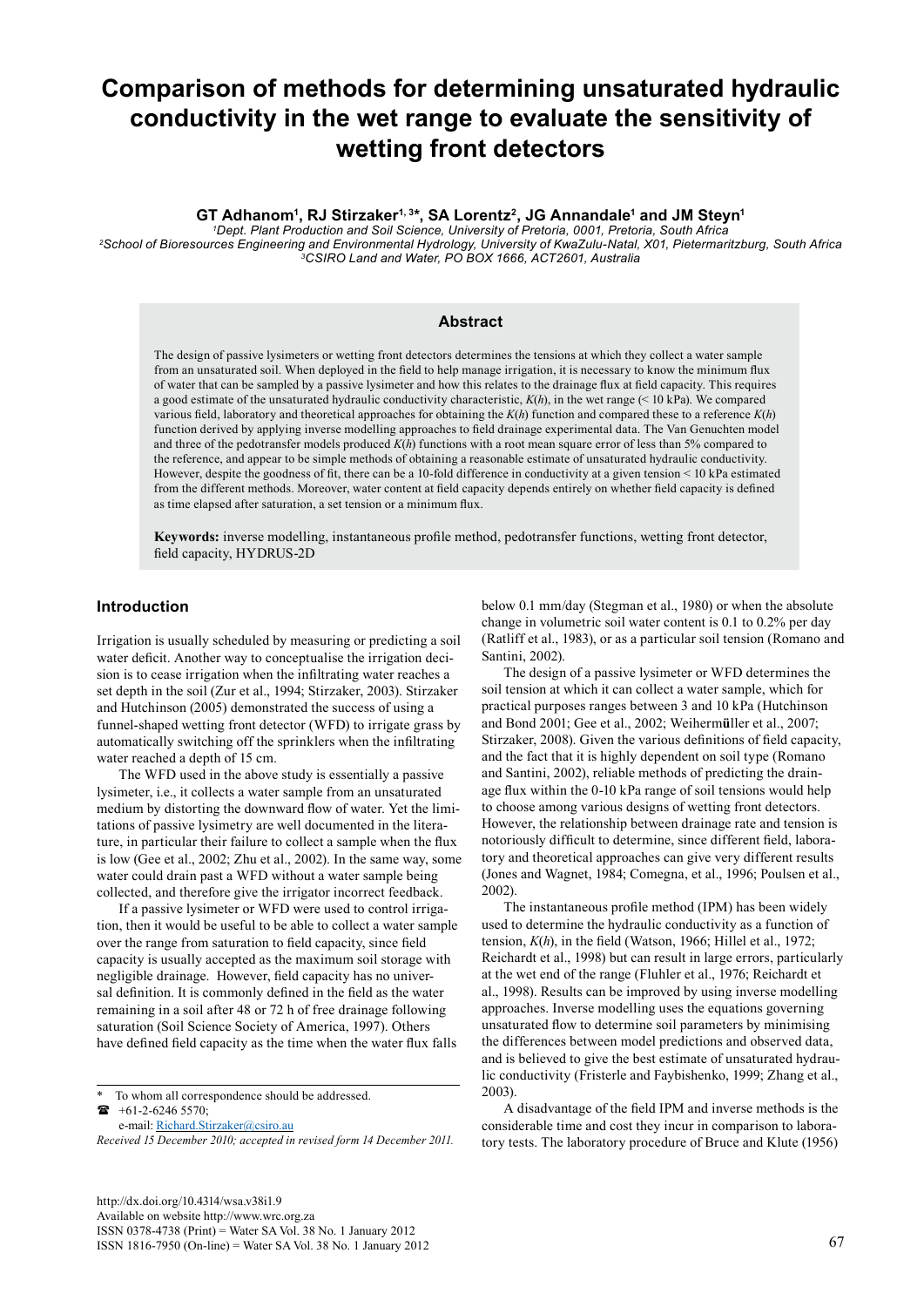is a rapid method for estimating the soil water diffusivity function,  $D(\theta)$  or the hydraulic conductivity  $K(h)$  if water retention data are available. The original method has subsequently been improved by several groups (Clothier et al., 1983; Tyner and Brown, 2004; Prevedello et al., 2008). However, it is difficult to establish steady or transient-state flow conditions under laboratory conditions and the method does not fully represent actual field conditions (Nandagiri and Prasad, 1996).

Given the problems associated with field and laboratory techniques, the use of theoretical approaches has become common. Methods for estimating *K*(*h*) functions have been derived from water retention models (Brooks-Corey, 1964; Campbell, 1974; Van Genuchten, 1980) combined with capillary models (Burdine, 1953; Mualem, 1976). These methods predict unsaturated hydraulic conductivity from easily measurable water retention data or basic soil properties such as texture and bulk density.

This paper compares the field IPM method, the laboratory Bruce-Klute method and theoretical models to estimate unsaturated hydraulic conductivity between tensions of 0 and 10 kPa on a Hutton soil type (Soil Classification Working Group, 1991). The application is two-fold. First, we need a way to choose between designs of wetting front detector that could collect a water sample passively at 3, 6 and 9 kPa (Stirzaker et al., 2010). Second, we need to know the simplest method for getting a reasonable estimate of conductivity in the wet range to estimate the fluxes associated with each sensitivity level.

## **Materials and methods**

This paper is structured according to a detailed flow diagram shown in Appendix 1 (Fig. 5) and the list of symbols and equations used in manipulating the data are summarised in Appendix 2 (Table 6, Table 7).

#### **Soil data measurements**

#### *In-situ drainage experiment*

An *in-situ* drainage experiment was conducted on a 250 x 200 cm levelled plot, located at the University of Pretoria Experimental Farm, Hatfield, South Africa (25° 45'S, 28° 16'E and altitude 1 370 m). Particle size distribution, bulk density and volumetric water content at a tension value of 33 kPa,  $\theta_{33kPa}$ , of the site are described in Table 1. The vertical sides of the drainage plot were hydrologically isolated from other plots by fibre cement sheets to a depth of 120 cm to prevent lateral water flow. The plot was ponded by applying water in excess of the infiltration rate for about 10 hours until the tensiometer installed at a depth of 90 cm below the soil surface read close to saturation. The surface of the drainage plot was then covered with a plastic sheet to prevent evaporation losses.

Water content was monitored daily to a depth of 120 cm using a site-calibrated neutron probe with a standard error of less than  $0.03 \text{ cm}^3/\text{cm}^3$ , which is within the acceptable tolerance range (Hignett and Evett, 2002). Tension was recorded with

Soilspec tensiometers (SoilSpec Tensiometer System, Model SST101G, NH & TS Electronics, Australia) connected to a HOBO logger (Onset Computer Corporation, MA02532, USA) at 15-min intervals to an accuracy of within  $\pm$  0.1 kPa at 30, 60 and 90 cm depths. The drainage measurements were monitored for a total period of 16 days.

#### *Sample preparation and laboratory measurements*

On completion of the drainage measurements, disturbed soil samples were obtained for various laboratory tests at depths of 30, 60 and 90 cm. The samples were air-dried and ground to pass a 2 mm sieve. Particle size distribution (PSD) and textural class were determined using the hydrometer method and USDA textural classification, respectively. Dry bulk density (BD) was determined from the core sampler volume (80.5 mm diameter, 105 mm long) and the dry mass of the sampled soil. The  $\theta_{33kPa}$ was determined from the water retention characteristics of each soil depth.

#### *Water retention characteristics*

The drying soil-water retention curve was determined using a multi-step controlled outflow method. Soil samples were packed (metal ring 54 mm diameter and 30 mm height) at field bulk density to measure the water retention characteristics between 0 and 100 kPa tension (Lorentz et al., 2001). When the equilibrium condition for the highest tension applied was obtained, the soil was removed and the final water content of the soil measured by oven drying. This final water content, together with the previous changes in water volume, was used to back-calculate the water contents corresponding to the different tensions.

#### *Saturated hydraulic conductivity*

Saturated hydraulic conductivity  $(K<sub>s</sub>)$  was determined on packed soil columns using a constant-head permeameter. This method applies Darcy's principle to a saturated soil tube of uniform cross-sectional area (Klute, 1965). The tubes (60 mm diameter and 300 mm height) were packed at bulk densities, which varied on average by < 10% of the field bulk density (Table 1). The hydraulic head difference between 2 permeameter ports and the flux measurements from the tube was used to calculate  $K<sub>s</sub>$ .

#### *Rosetta Pedotransfer Function*

A pedotransfer function provides an estimate of the relationship between the soil hydraulic properties and basic soil properties. The Rosetta Pedotransfer Function (PTF) (Schaap et al., 1998; 2001) is a user-friendly computer program that facilitates the use of PTF models to predict soil hydraulic parameters that include residual volumetric water content  $(\theta_r)$ , saturated volumetric water content (*θ<sup>s</sup>* ), air entry parameter (*α*), pore size distribution parameter  $(n)$  and  $K<sub>s</sub>$  from basic soil data and  $\theta_{\text{33kPa}}$ . The analyses using Rosetta were performed by entering a combination of predictors based on the level of available information through a text input file for each soil sample.

| Table 1<br>Basic soil data and $\theta_{33kPa}$ at 3 soil depths |                                |      |      |                        |                                  |                 |  |
|------------------------------------------------------------------|--------------------------------|------|------|------------------------|----------------------------------|-----------------|--|
|                                                                  | Particle size distribution (%) |      |      | BD(Mg/m <sup>3</sup> ) | $\boldsymbol{\theta}_{_{33kPa}}$ | <b>Texture</b>  |  |
| Depth (cm)                                                       | Sand                           | Silt | Clay |                        |                                  |                 |  |
| 30                                                               | 79.0                           | 6.0  | 15.0 | 1.674                  | 0.127                            | Sandy loam      |  |
| 60                                                               | 60.5                           | 5.0  | 34.5 | 1.475                  | 0.209                            | Sandy clay loam |  |
| 90                                                               | 60.0                           | 15.0 | 25.0 | 1.412                  | 0.246                            | Sandy clay loam |  |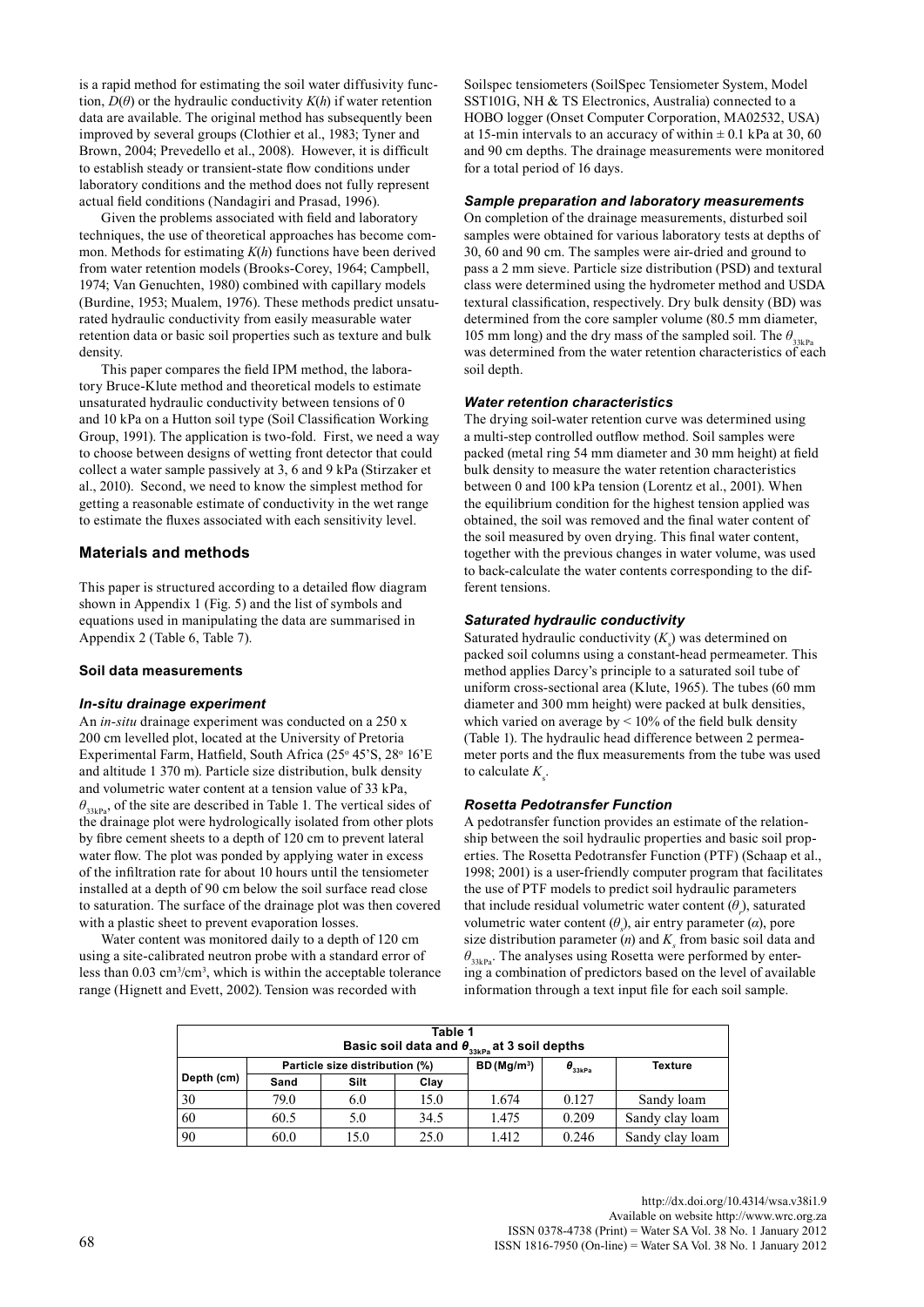These predictors include 4 levels: (i) Textural class, (ii) %Sand, %Silt, %Clay (*SSC*), (iii) SSC+Bulk Density (*BD*), and (iv) *SSC*+*BD*+*θ*33kPa. Outputs from the Rosetta program include  $\theta_r$ ,  $\theta_s$ ,  $\alpha$ ,  $n$  and  $K_s$ .

#### *Bruce-Klute test*

A Bruce-Klute imbibition test was performed on a uniformlypacked horizontal tube of soil comprising 10 transparent cells (each cell 20 mm long and 25 mm diameter). Packing was done by compacting 4.0 cm layers with a 20 mm diameter-tamping rod and loosening the soil surface between packing. Dry bulk density was calculated from the tube volume and the dry mass of the packed soil. Porosity was calculated from the dry bulk density of the packed soil and the assumed soil particle density of 2.65  $Mg/m^3$ .

The inlet chamber on one end of the tube was connected to the supply flask to establish a zero tension at the centre of the sample. An instantaneous supply of water was applied to the tube from a funnel with an immediate shift to the supply flask as soon as the inlet chamber was filled. The starting time was recorded and the advance of the wetting front observed. The source of water was removed as soon as the wetting front reached the second-last ring and the time was recorded. All the cell rings were quickly sectioned and placed into separate aluminium weighing pans and wet and oven-dry mass were taken in order to determine the water content of each sample.

## **Data analysis**

#### *The instantaneous profile method (IPM)*

The measured variables from the field trial were used to obtain hydraulic conductivity as a function of water content or tension using the IPM procedures presented by Reichardt et al. (1998) and the equations presented in Appendix 2. The water content profile,  $\theta(z, t)$  was smoothed with respect to time for each depth using Eq. (4). A finite difference over a given depth interval was applied to estimate the soil water flux density using Eq. (5). The total hydraulic gradient at 75 cm depth was obtained by dividing the difference in hydraulic heads at depths 60 and 90 cm by the vertical distance between these 2 depths using Eq. (6). Finally, the hydraulic conductivity at 75 cm was determined as the ratio of water flux density, Eq. (5), and total hydraulic gradient, Eq. (6).

#### *The* **in-situ** *inverse model*

Hydraulic properties were modelled using an inverse parameter estimation process using the HYDRUS-2D model (Šimůnek et al., 1999) that solves the Richards' equation for 2-dimensional vertical flow using the Van Genuchten (1980) - Mualem (1976) hydraulic model. The profile was divided into 4 soil depth intervals (0-41 cm, 41-77 cm, 77-118 cm and 118-150 cm). The pore connectivity parameter (*l*) was set to 0.5, and initial estimates of residual and saturated water contents were entered in the data sheet for inverse solution of each depth interval to optimise the 3 soil parameters  $(n, \alpha \text{ and } K_s)$ . These parameters were optimised simultaneously for each soil layer.

Four observation nodes at depths of 30, 60, 75 and 90 cm were configured within the flow domain of the profile to simulate the *in-situ* drainage data. The simulation had no-flow boundary conditions at the soil surface and vertical sides of the profile and a free drainage condition at the bottom of the profile. The initial conditions of each soil depth were set to the *in-situ* tension values observed at the start of the drainage experiment in the field. The *in-situ* time series water content

and tension data for each observation node at depths 30, 60 and 90 cm and the water content at 75 cm depth were entered into the data sheet for inverse solution in HYDRUS-2D to perform inverse parameter estimation.

The *in-situ* water contents were lower than those obtained with a multi-step controlled outflow method for similar tension values (data not shown) due to air entrapment during field saturation of the profile (Reynolds and Elrick, 2002). Therefore, the *in-situ* water contents determined at 30, 60 and 90 cm depths were adjusted to coincide with the corresponding outflow cell retention data. Since there was no retention data at 75 cm, the *in-situ* water content for this depth was adjusted to the retention data measured at 90 cm below the soil surface.

A draining profile was simulated in HYDRUS-1D using the soil hydraulic properties obtained from the various methods described above. The profile was initially set to 1 kPa tension with a zero flux upper boundary and a free drainage lower boundary condition. Water flow was simulated over a period of 16 days in (i) a uniform soil profile (150 cm depth) described by soil parameters determined at 60 cm depth using the inverse method to explore various definitions of field capacity and (ii) a 2-layered soil profile (0-30 cm and 30-150 cm layers) using field- and laboratory-derived soil parameters to determine the flux at tensions of 3, 6 and 9 kPa at a depth of 60 cm.

## *Bruce-Klute test*

The soil water content profiles were transformed into a Boltzmann variable *λ*(*θ*) by dividing the original data by the square root of time. The primary data set of  $\lambda(\theta)$  was then fitted with an appropriate function using Eq. (12) and the parameter *p* in Eq. (14) was obtained during this fitting procedure. The sorptivity, *S*, in Eq. (14) was calculated as the area under the fitted curve using Eq. (13). The diffusivity function,  $D(\theta)$ was then determined using the analytical form suggested by Clothier et al. (1983), Eq. (14). This *D*(*θ*) function, combined with the outflow data, estimated the hydraulic conductivity as a function of water content,  $K(\theta)$ , Eq. (15). Tension equivalent of the water contents in the  $K(\theta)$  function were estimated using Eq. (1) to describe the hydraulic conductivity as a function of tension, *K*(*h*).

# *Theoretical methods*

The soil parameters estimated from water retention characteristics and the measured *Ks* for each soil depth were used to predict the *K*(*h*) function using Van Genuchten-Mualem (VGM), Eq. (2), Brooks and Corey-Burdine (BCB), Eq. (10) and Campbell, Eq. (8) models. In addition, outputs from the Rosetta program (*θr*, *θs*, *n*, *α* and *Ks*) were used to predict the  $K(h)$  function using the VGM model, Eq. (2).

#### *Evaluation procedures*

Prediction accuracies of hydraulic conductivities determined based on IPM, Bruce-Klute and theoretical methods were evaluated with respect to the *in-situ* inverse analysis of the drainage data. The root mean square error (RMSE) presented in Eq. (16) was used to calculate the prediction accuracy of the different methods (Poulsen et al., 2002).

#### **Results and discussion**

Figure 1 shows the time series simulated and measured tension and water content data for the field drainage experiment. The simulated tensions and water contents were produced using the VGM hydraulic model.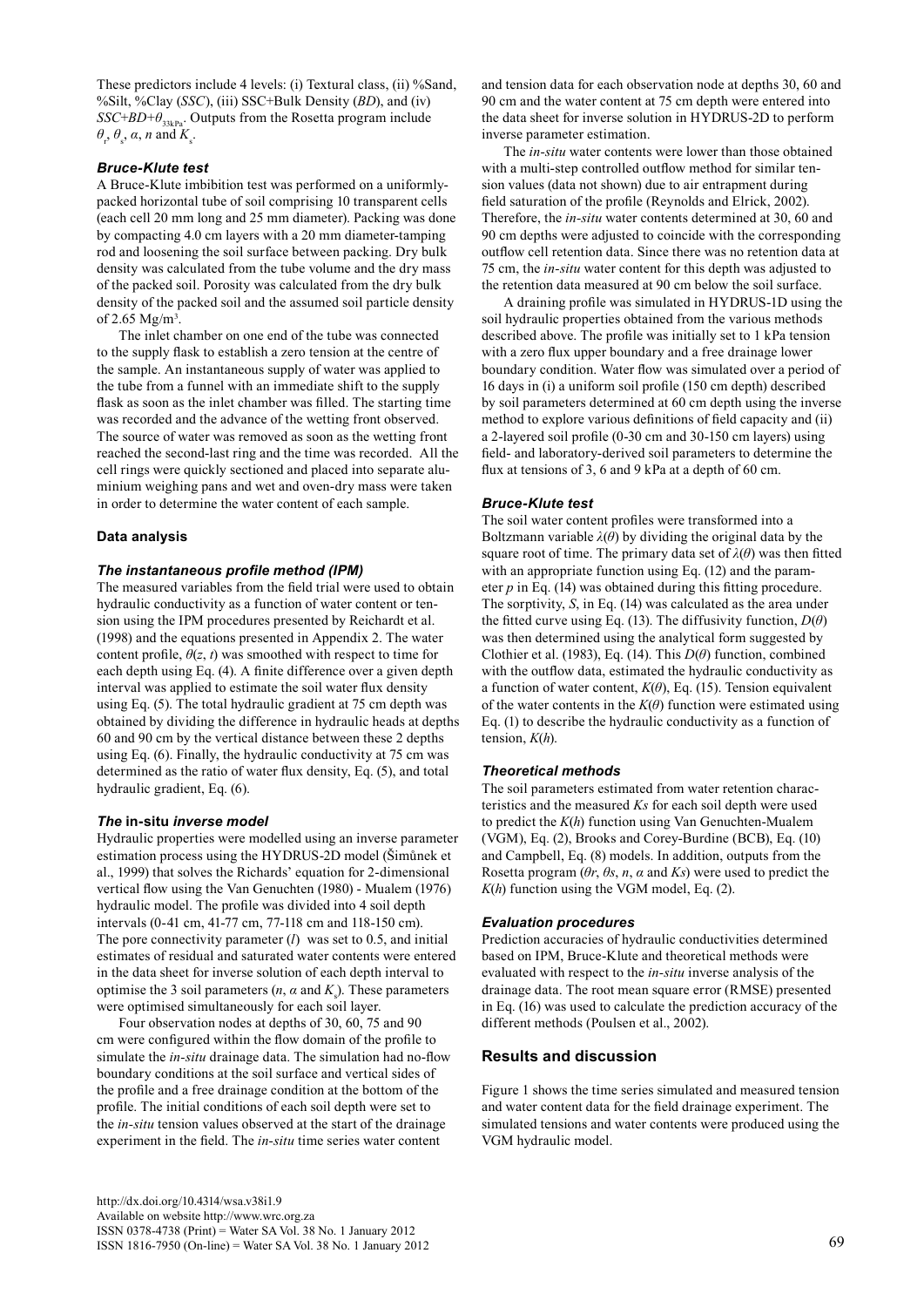

*Figure 1 Comparisons between observed (data points) and inverse simulated (lines) tensions (a) and water contents (b) determined at different observation nodes*

The soil parameters obtained using the VGM model reproduced the measured data well at depths of 60 and 90 cm but not as well at 30 cm (Fig. 1a, b). The model also reproduced the measured water content well at 75 cm (Fig. 1b). The deviations at 30 cm are possibly due to the effect of diurnal surface temperature fluctuations on the performance of the tensiometer (Sisson et al., 2002). The measured water contents also tended to be lower than the simulations, especially in the surface soil where the neutron probe is known to be less accurate. Similar analyses were performed using the BCB and Campbell

hydraulic models, which performed adequately at most depths, but not as well as the VGM model overall (Table 2).

The simultaneous use of water content and tension data in the optimisation procedure produced unique parameter estimates  $(\alpha, n, \text{ and } K_s)$ , as judged by a low correlation matrix, i.e.  $R^2$  < 0.95, between optimised parameters, consistent with the findings of Zhang et al. (2003). The parameters obtained by inverse modelling of the drainage data at pre-selected depths (60, 75 and 90 cm), are therefore considered as reference values against which the other methods are compared (Table 3).

The field-based IPM method produced a K(h) curve slightly below the inverse reference (Fig. 2a). The VGM approach appeared to give the closest fit of the various laboratory-based methods (Fig. 2b). The Campbell and BCB methods overestimated  $K_s$  values in the wettest part of the range, consistent with the findings by Poulsen et al. (2002), that multi-modal pore-size distribution models are required to predict the unsaturated hydraulic conductivity of undisturbed soils.

The various pedotransfer models gave *K*(*h*) curves that fell above and below the reference inverse method. PTF1 (textural class), PTF2 (SSC%) and PTF3 (SSC%+BD) were clearly superior to the PTF4 model, which included  $\theta_{33kPa}$  (Fig. 2c). The poor fit of the PTF4 model is most likely due to underestimation of the field capacity of the soil, i.e. water content at a tension value of 33 kPa was too dry to represent the field capacity of this soil.

The performance of the field, laboratory and theoretical approaches were examined statistically by comparing their results with the inverse method (Table 4). This analysis shows that the VGM model and IPM field method predicted the reference *K*(*h*) with lowest error. Three of the four pedotransfer models also displayed good prediction accuracy, followed by the Bruce-Klute test. The Campbell and BCB models showed considerable deviation from the inverse  $K(h)$  results over the 0 to 10 kPa range. Given the small amount of input data required for the VGM model and the pedotransfer functions, these methods would seem an acceptable substitute for the more laborious field IPM and inverse approaches.

Despite the apparent suitability of the simpler *K*(*h*) methods, there remain 2 dilemmas when it comes to choosing the sensitivity of a wetting front detector. The first dilemma is the difficulty in choosing a value for field capacity. Figure 3 uses the HYDRUS model and the hydraulic parameters from the

| Table 2<br>$R2$ values of correlations between measured and simulated tensions and water<br>contents, using different models |                                                  |                  |         |                  |                |                  |  |  |  |
|------------------------------------------------------------------------------------------------------------------------------|--------------------------------------------------|------------------|---------|------------------|----------------|------------------|--|--|--|
| Depth (cm)                                                                                                                   | Van Genuchten<br>Campbell<br><b>Brooks-Corey</b> |                  |         |                  |                |                  |  |  |  |
|                                                                                                                              | Tension                                          | Water<br>content | Tension | Water<br>content | <b>Tension</b> | Water<br>content |  |  |  |
| 30                                                                                                                           | 0.37                                             | 0.89             | 0.91    | 0.88             | 0.93           | 0.78             |  |  |  |
| 60                                                                                                                           | 0.94                                             | 0.94             | 0.96    | 0.97             | 0.59           | 0.95             |  |  |  |
| 75                                                                                                                           |                                                  | 0.87             |         | 0.97             |                | 0.87             |  |  |  |
| 90                                                                                                                           | 0.95                                             | 0.83             | 0.97    | 0.97             | 0.95           | 0.82             |  |  |  |

| Table 3<br>Parameter estimates obtained with 95% confidence limits using the inverse<br>method (VGM hydraulic model) at 4 observation nodes |      |                  |                        |      |              |      |  |  |
|---------------------------------------------------------------------------------------------------------------------------------------------|------|------------------|------------------------|------|--------------|------|--|--|
| Depth (cm)                                                                                                                                  | θ,   | $\theta_{\rm c}$ | $\alpha$ (cm $^{-1}$ ) | n    | $K_c$ (cm/h) |      |  |  |
| 30                                                                                                                                          | 0.00 | 0.366            | 0.038                  | 1.63 | 180.00       | 0.50 |  |  |
| 60                                                                                                                                          | 0.05 | 0.462            | 0.014                  | 1.61 | 0.304        | 0.50 |  |  |
| 75                                                                                                                                          | 0.05 | 0.485            | 0.014                  | 1.61 | 0.304        | 0.50 |  |  |
| 90                                                                                                                                          | 0.05 | 0.485            | 0.025                  | 1.48 | 0.532        | 0.50 |  |  |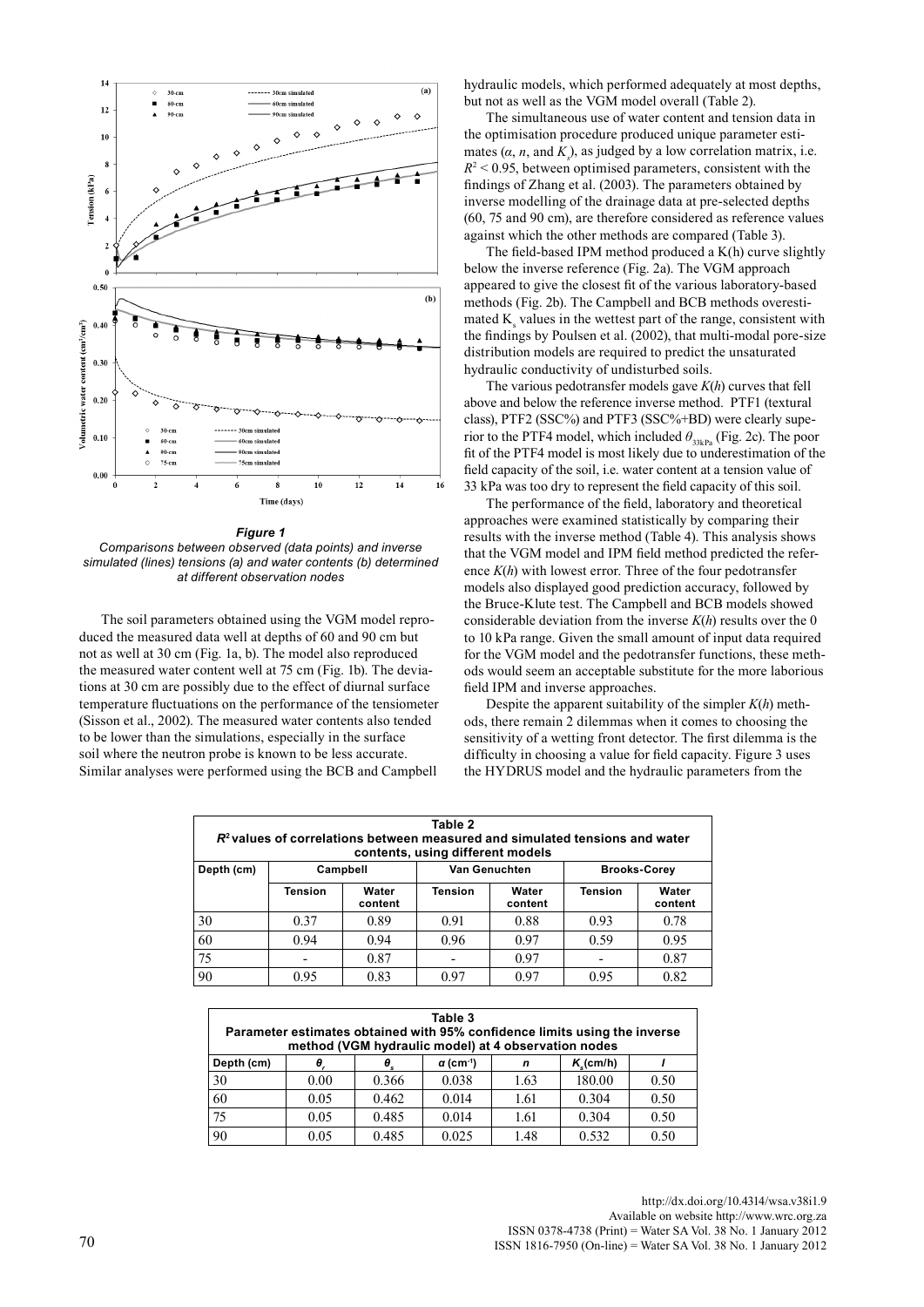

*Evaluation of hydraulic conductivity functions compared to the inverse reference estimated for the field IPM method at 75 cm (a), the laboratory-based methods at 60 cm (b) and the pedotransfer models at 60 cm depth (c)*

inverse data at 60 cm depth to show a time-series of tension, water content and flux. Two days after the start of drainage at a depth of 30 cm the tension was 5 kPa, the absolute water content change 1.8% per day and the flux 0.02 cm/h. The corresponding values at 90 cm depth were 3 kPa, 1.3% per day and 0.05 cm/h. Even 4 days after the start of the simulation, the drainage flux was 0.03 cm/h. These values show that none of the field capacity definitions had been reached.

The second dilemma relates to the large variability between the various *K*(*h*) estimation methods in the wet range



*Figure 3*

*A time series of tension (a), water content (b) and water flux (c) at different observation nodes simulated using HYDRUS-1D model based on a uniform soil profile assumption described with soil parameters determined at 60 cm depth using inverse method* 

(Table 5). Predicted hydraulic conductivity values are shown for the 3, 6 and 9 kPa sensitivity level of wetting front detector used by Stirzaker et al. (2010). There is, for example, a

| Table 4<br>RMSE values of the different models of estimating $K(h)$ as calculated by Eq. (3.16) |            |                          |                          |                  |                          |      |      |                    |      |
|-------------------------------------------------------------------------------------------------|------------|--------------------------|--------------------------|------------------|--------------------------|------|------|--------------------|------|
| Depth (cm)                                                                                      |            | <b>Methods</b>           |                          |                  |                          |      |      |                    |      |
|                                                                                                 | <b>VGM</b> | <b>BCB</b>               | Campbell                 | PTF <sub>1</sub> | PTF <sub>2</sub>         | PTF3 | PTF4 | <b>Bruce-Klute</b> | IPM  |
| 60                                                                                              | 0.01       | 0.46                     | 0.28                     | 0.04             | 0.03                     | 0.02 | 0.45 | 0.07               |      |
|                                                                                                 |            | $\overline{\phantom{0}}$ | $\overline{\phantom{0}}$ | -                | $\overline{\phantom{0}}$ | -    | -    |                    | 0.02 |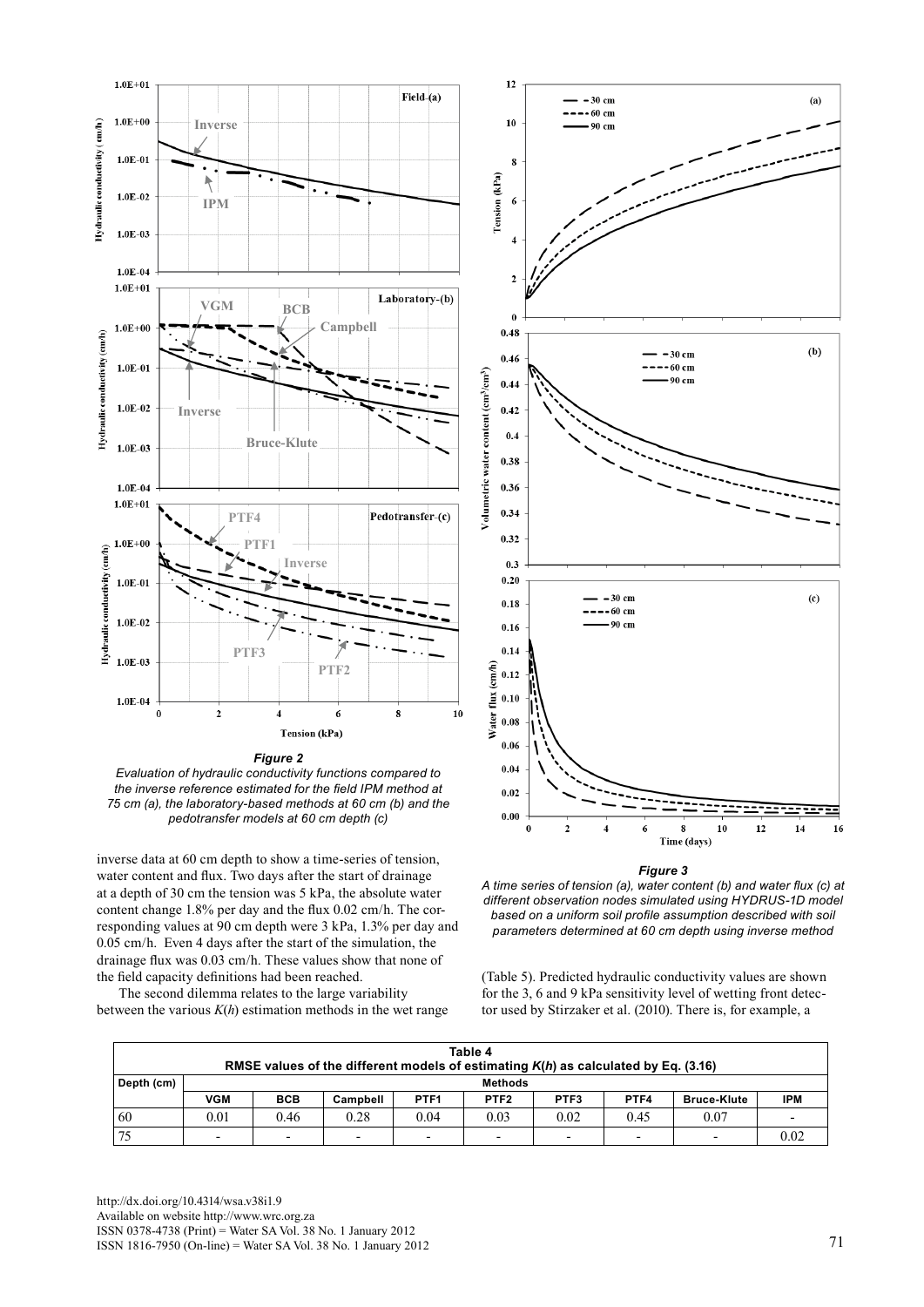| Table 5<br>Hydraulic conductivity (K) at 3 pre-selected tensions<br>estimated by the various methods for the 60 cm soil depth |                                                            |             |             |  |  |  |
|-------------------------------------------------------------------------------------------------------------------------------|------------------------------------------------------------|-------------|-------------|--|--|--|
| <b>Method/Model</b>                                                                                                           | Hydraulic conductivity (cm/h)<br>at 3 tension values (kPa) |             |             |  |  |  |
|                                                                                                                               | 3                                                          | 6           |             |  |  |  |
| <b>Field measurement</b>                                                                                                      |                                                            |             |             |  |  |  |
| Inverse                                                                                                                       | 0.061                                                      | 0.020       | 0.008       |  |  |  |
|                                                                                                                               |                                                            |             |             |  |  |  |
| Lab measurements                                                                                                              |                                                            |             |             |  |  |  |
| VGM                                                                                                                           | 0.074                                                      | 0.016       | 0.005       |  |  |  |
| Campbell                                                                                                                      | 0.485                                                      | 0.065       | 0.020       |  |  |  |
| <b>BCB</b>                                                                                                                    | 1.197                                                      | 0.034       | 0.001       |  |  |  |
| Bruce-Klute                                                                                                                   | 0.145                                                      | 0.066       | 0.036       |  |  |  |
|                                                                                                                               |                                                            |             |             |  |  |  |
| Pedotransfer                                                                                                                  |                                                            |             |             |  |  |  |
| PTF1                                                                                                                          | 0.128                                                      | 0.059       | 0.031       |  |  |  |
| PTF <sub>2</sub>                                                                                                              | 0.012                                                      | 0.004       | 0.002       |  |  |  |
| PTF3                                                                                                                          | 0.053                                                      | 0.022       | 0.012       |  |  |  |
| PTF4                                                                                                                          | 0.322<br>0.050                                             |             | 0.014       |  |  |  |
|                                                                                                                               |                                                            |             |             |  |  |  |
| SD (SE)                                                                                                                       | 0.38(0.126)                                                | 0.02(0.008) | 0.01(0.004) |  |  |  |
| $\%$                                                                                                                          | 137                                                        | 62          | 87          |  |  |  |





*Water flux versus tension at 60 cm depth simulated using HYDRUS-1D model in a 2-layered soil profile setting specified using soil parameters derived from field and laboratory measurements and default values* 

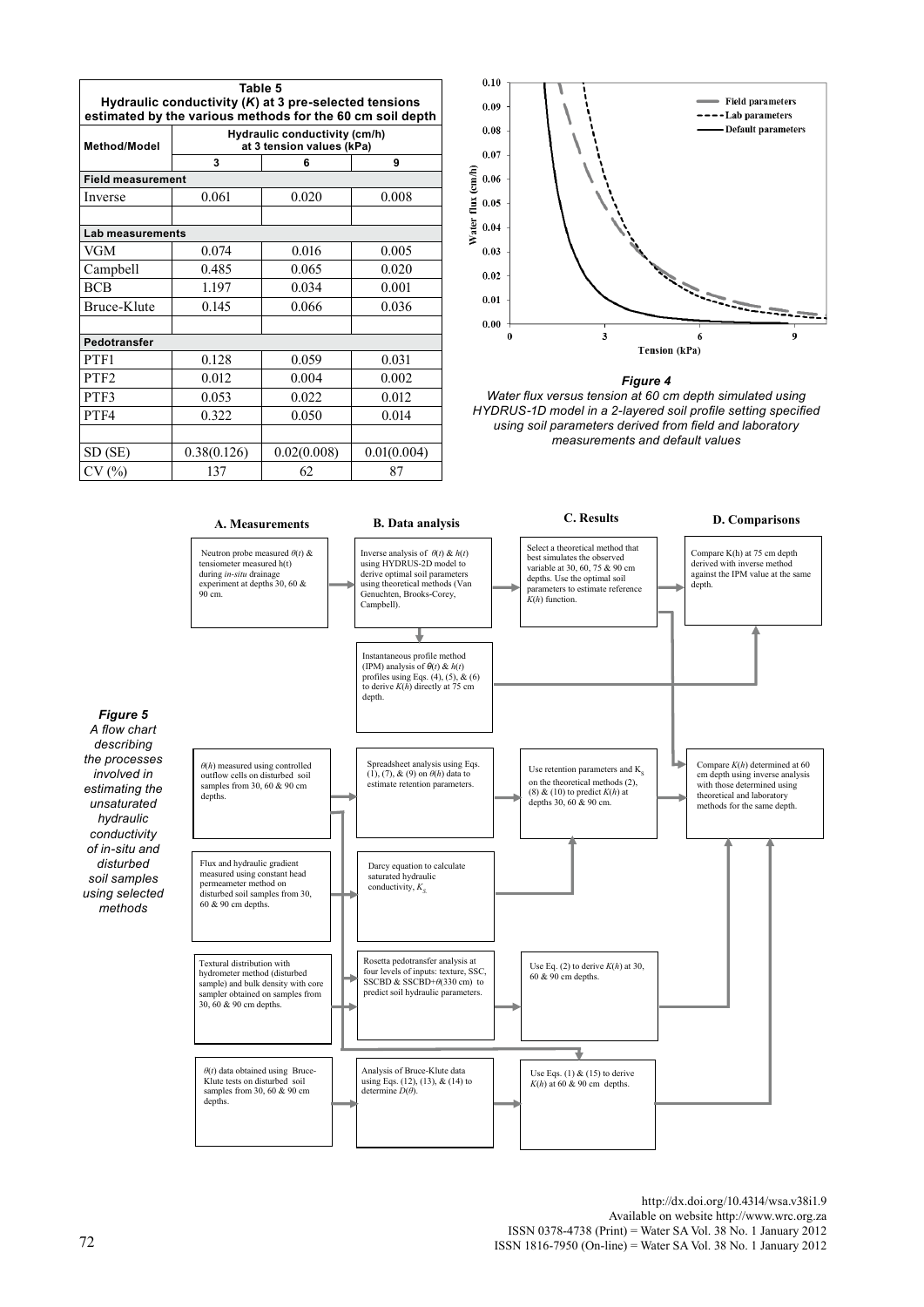coefficient of variability of 137% at a tension value of 3 kPa. The point is further illustrated in Fig. 4 where a 2-layer draining profile is simulated in the HYDRUS model using (i) the field hydraulic properties derived from the inverse method, (ii) the laboratory parameters derived using the Van Genuchten approach, and (iii) default hydraulic properties from the HYDRUS model based on soil texture. In this case the field and laboratory values show a 4-fold higher simulated drainage than that obtained using the model default properties based on texture.

This confirms other experimental observations reported by Reichardt et al. (1998), Jones and Wagnet (1984) and Fluhler et al. (1976). Even among methods that show low RMSE, there can be a large difference in conductivity at a given tension. This means that there will always be considerable uncertainty in specifying the minimum flux of water that could be detected by various designs of wetting front detector.

# **Conclusions**

Ideally a wetting front detector would be able to collect a water sample from a draining profile until field capacity was reached. In practice, field capacity is hard to define. Ultimately the sensitivity of a wetting front detector depends on how it is going to be used. The less sensitive funnel-shaped version used by Stirzaker and Hutchinson (2005) is suited to shallower placements and will record the early stages of redistribution. The tube-shaped designs used by Hutchinson and Bond (2001) and Stirzaker (2008), which record much lower fluxes, can be deployed deeper in the soil profile and would collect a water sample for many days after saturation.

The evaluation of different methods for determining unsaturated hydraulic conductivity was based on the assumption that the inverse analysis of the field drainage data provides a reference *K*(*h*) function. The VGM model and three of the pedotransfer models produced *K*(*h*) functions with an RMSE of less than 5% compared to the reference, and would appear to be simple methods of obtaining a reasonable estimate of unsaturated conductivity. However, the hydraulic conductivities estimated by the different methods were highly variable, particularly at the wetter end of the tension range, so flux calculations are likely to contain large uncertainties.

# **Acknowledgement**

Funding for this research was provided by the Water Research Commission (WRC), South Africa, as part of the WRC research project entitled 'Adapting the wetting front detector to the needs of small-scale furrow irrigators and providing a basis for the interpretation of salt and nutrient measurements from the water sample'.

# **References**

- BROOKS RH and COREY TA (1964) Hydraulic properties of porous media. *Hydrol. Pap.* **3** 1-27.
- BRUCE RR and KLUTE A (1956) The measurement of soil diffusivity. *Soil Sci. Soc. Am. Proc.* **20** 458-462.
- BURDINE NT (1953) Relative permeability calculations from poresize distribution data. *J. AIME* **198** 71-77.
- CAMPBELL GS (1974) A simple method for determining unsaturated conductivity from moisture retention data. *Soil Sci.* **117** 311-314.
- CLOTHIER BE, SCOTTER DR and GREEN AE (1983) Diffusivity and one-dimensional absorption experiment. *Soil Sci. Soc. Am. J.* **47** 641-644.

[http://dx.doi.org/10.4314/wsa.v38i1.9](http://dx.doi.org/10.4314/wsa.v37i4.18)

Available on website http://www.wrc.org.za

ISSN 0378-4738 (Print) = Water SA Vol. 38 No. 1 January 2012 ISSN 1816-7950 (On-line) = Water SA Vol. 38 No. 1 January 2012 73

- COMEGNA V, DAMIANI P, D'ANNA F and RUGGIERO C (1996) Comparisons of field methods for determining the hydraulic conductivity curve of a volcanic vesuvian soil. *Geoderma* **73** 231-244.
- FINSTERLE S and FAYBISHENKO B (1999) Inverse modeling of a radial multistep outflow experiment for determining unsaturated hydraulic properties. *Water Resour. Res.* **22** 431-444.
- FLUHLER H, ARDAKANI MS and STOLZY LH (1976) Error propagation in determining hydraulic conductivities from successive water content and tension profiles. *Soil Sci. Soc. Am. J.* **40** 830-836.
- GEE GW, WARD AL, CALDWELL TG and RITTER JC (2002) A vadose zone water fluxmeter with divergence control. *Water Resour. Res.* **38.** doi: 10.1029/2001WR00816.
- HIGNETT C and EVETT SR (2002) Neutron Thermalization. In: Dane JH and Top GC (eds.) *Methods of Soil Analysis. Part 4: Physical Methods* (2nd edn.). SSSA, Madison, WI. 501-521.
- HILLEL D, KRENTOS VD and STYLIANOU Y (1972) Procedure and test of an internal drainage method for measuring soil hydraulic characteristics *in-situ*. *Soil Sci*. **114** 395-400.
- HUTCHINSON PA and BOND WJ (2001) Routine measurement of the soil water potential gradient near saturation using a pair of tube tensiometers. *Aust. J. Soil Res.* **39** 1147-1156.
- JONES AJ and WAGENET RJ (1984) *In situ* estimation of hydraulic conductivity using simplified methods. Water Resour. Res. **20** (11) 1620-1626.
- KLUTE A (1965) Laboratory measurement of hydraulic conductivity of saturated soil. In: Black CA (ed.) *Methods of Soil Analysis*. *Part 1.* 210-221.
- KLUTE A (1952) Some theoretical aspects of the flow of water in unsaturated soils. *Soil. Sci. Soc. Proc.* **16** 144-148.
- LORENTZ S, GOBA P and PRETORIUS J (2001) Hydrological processes research: Experiments and measurements of soil hydraulic characteristics. WRC Report No. K5/744. Water Research Commission, Pretoria, South Africa.
- MUALEM Y (1976) A new model for predicting the hydraulic conductivity of unsaturated porous media. *Water Resour. Res.* **12** 513-520.
- NANDAGIRI L and PRASAD R (1996) Field evaluation of unsaturated hydraulic conductivity models and parameter estimation from retention data. *J. Hydrol*. **179** 197-205.
- POULSEN TG, MOLDRUP P, IVERSEN BV and JACOBSEN OH (2002) Three-region Campbell model for unsaturated hydraulic conductivity in undisturbed soils. *Soil Sci. Soc. Am. J.* **66** 744-752.
- Prevedello CL, Loyola JMT, Reichardt K and Nielsen DR (2008) New analytical solution of Boltzmann transform for horizontal water infiltration into sand. *Vadose Zone J.* **7** 1170-1177.
- RATLIFF LF, RITCHIE JT and CASSEL DK (1983) Field measured limits of soil water availability as related to laboratory measured properties. *Soil Sci. Soc. Am. J.* **47** 770-775.
- REICHARDT K, PORTETAN-FILHO O, LIBARDI PL, BACCHI OOS, MORAES SO, OLIVERIA JCM and FALLERIOS MC (1998) Critical analysis of the field determination of soil hydraulic conductivity functions using the flux-gradient approach. *Soil Tillage Res.* **48** 81-89.
- REYNOLDS WD and ELRICK DE (2002) Principles and Parameter Definitions. In: Dane JH and Top GC (ed.) *Methods of Soil Analysis. Part 4: Physical Methods* (2nd edn.). SSSA, Madison, WI. 797-801.
- ROMANO N and SANTINI A (2002) Field test. In: Dane JH and Top GC (ed.) *Methods of Soil Analysis. Part 4: Physical Methods* (2nd edn.). SSSA, Madison, WI. 725-727.
- SCHAAP MG, LEIJ FJ and VAN GENUCHTEN MTH (1998) Neural network analysis for hierarchical prediction of soil water retention and saturated hydraulic conductivity. *Soil Sci. Soc. Am. J.* **62** 847-855.
- SCHAAP MG, LEIJ FJ and VAN GENUCHTEN MTH (2001) Rosetta: A computer program for estimating soil hydraulic parameters with hierarchical pedotransfer functions. *Soil Sci. Soc. Am. J.* **251** 352-361.
- ŠIMŮNEK J, SEJNA M and VAN GENUCTHEN MTH (1999) The Hydrus-2D software package for simulating two-dimensional movement of water, heat and multiple solutes in variably saturated media. Version 2.0. IGWMC-TPS-53. Colorado School of Mines, Golden.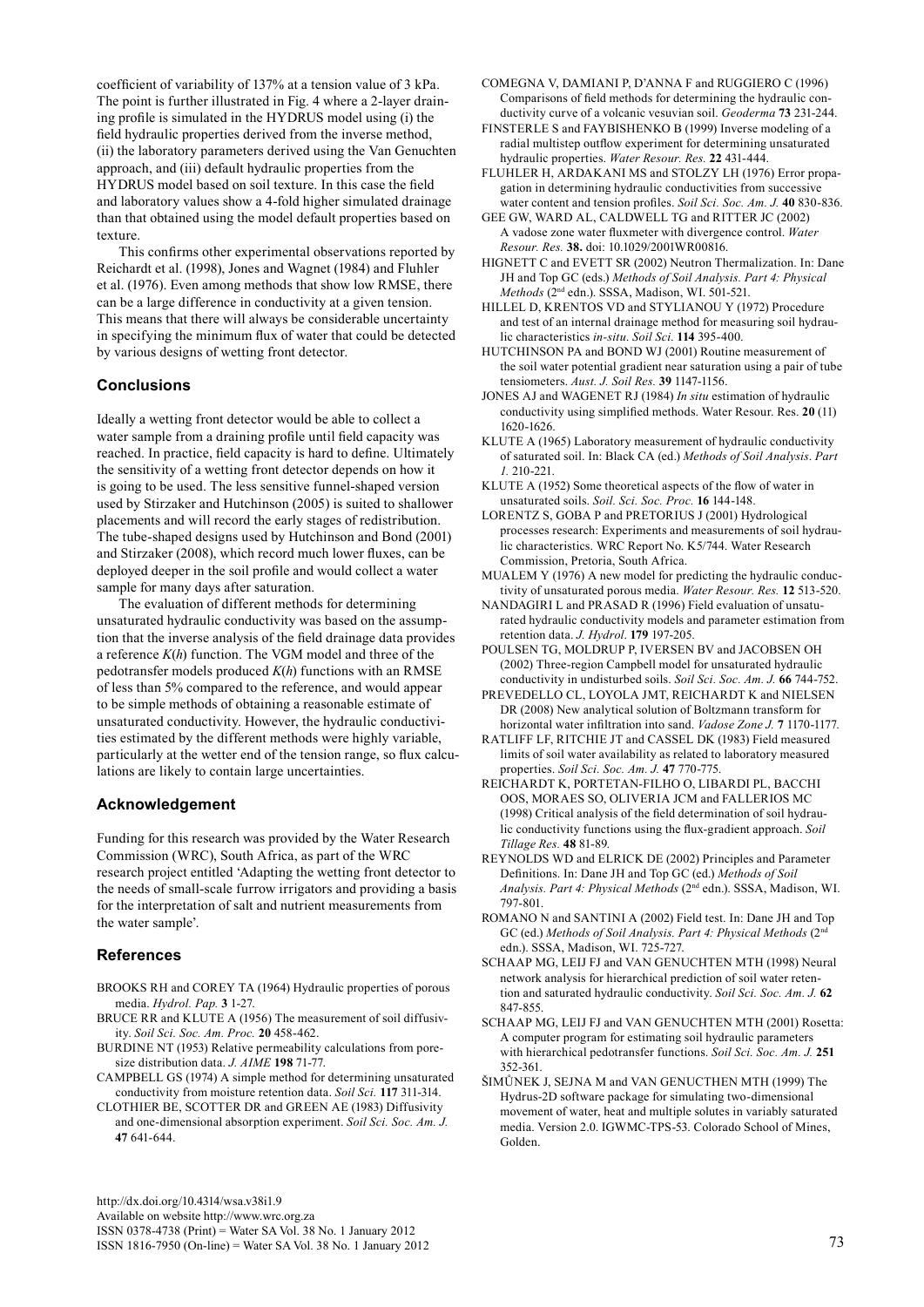- SISSON JB, GEE GW, HUBBELL JM, BRATTON WL, RITTER JC, WARD AL and CALDWELL TG (2002) Advances in tensiometery for long-term monitoring of soil water pressures. *Vadose Zone J.* **1** 310-315.
- SOIL CLASSIFICATION WORKING GROUP (1991) Soil Classification: A taxonomic System for South Africa. Department of Agricultural Development, Pretoria.
- SOIL SCIENCE SOCIETY OF AMERICA (1997) Glossary of Soil Science Terms. SSSA*,* Madison, WI.
- STEGMAN EC, MUSICK JT and STEWART JL (1980) Irrigation water management. In: Jensen ME (ed.) *Design and Operation of Farm Irrigation System*. ASAE, St. Joseph, MI. 763-816.
- STIRZAKER RJ (2003) When to turn the water off: Scheduling micro-irrigation with a wetting front detector. *Irrig. Sci.* **22** 177-185.
- STIRZAKER RJ (2008) Factors affecting sensitivity of wetting front detectors. In: Goodwin I and O'Connell MG (eds.) *Proc. Fifth International Symposium on Irrigation of Horticultural Crops. Acta Horticult.* **792** 647-654.
- STIRZAKER RJ and HUTCHINSON PA (2005) Irrigation controlled by a wetting front detector: field evaluation under sprinkler irrigation. *Aust. J. Soil Res.* **43** 935-943.
- STIRZAKER RJ, STEYN JM, ANNANDALE JG, ADHANOM GT, VAN DER LAAN M and M'MARETE CM (2010) Adapting the wetting front detector to small scale furrow irrigation and

providing a basis for the interpretation of salt and nutrient measurements from the water sample. WRC Report No.1574/1/10. Water Research Commission, Pretoria, South Africa.

- TYNER JS and BROWN GO (2004) Improvements to estimating unsaturated soil properties from horizontal infiltration. *Soil Sci. Soc*. *Am*. *J.* **68** 1-6.
- VAN GENUCHTEN MTH (1980) A closed-form equation for predicting the hydraulic conductivity of unsaturated soils. *Soil Sci. Soc. Am. J.* **44** 892-898.
- WATSON K (1966) An instantaneous profile method for determining the hydraulic conductivity of unsaturated porous materials. *Water Resour. Res.* **2** 709-715.
- WEIHERMüLLER L, SIEMENS J, DEURER M, KNOBLAUCH S, RUPP H, GÖTTLEIN A and PΫTZ T (2007) *In situ* soil water extraction: A review. *J. Environ. Qual.* **36** 1735-1748.
- ZHANG ZF, ANDY L and GEE GW (2003) Estimating soil hydraulic parameters of a field drainage experiment using inverse techniques. *Vadose Zone J*. **2** 201-211.
- ZHU Y, FOX RH and TOTH JD (2002) Leachate Collection Efficiency of Zero-tension Pan and Passive Capillary Fiberglass Wick Lysimeters. *Soil Sci. Soc. Am. J.* **66** 37-43.
- ZUR B, BEN-HANAN U and YARDENI A (1994) Control of irrigation amounts using velocity and position of wetting front. *Irrig. Sci.* **14** 207-212.

## **Appendix 1 Flow chart describing materials and methods presented in this paper**

|                  | Table 6<br>List of symbols and their definitions used in Fig. 5 and Table 7                       |                                 |                                       |  |  |  |  |
|------------------|---------------------------------------------------------------------------------------------------|---------------------------------|---------------------------------------|--|--|--|--|
| Symbol           | Definition                                                                                        | Symbol                          | Definition                            |  |  |  |  |
| $a, b, A_L, B_L$ | <b>Empirical constants</b>                                                                        | $\theta_i$                      | Initial water content                 |  |  |  |  |
| $h_d$ , $h_a$    | Air entry parameters                                                                              | $\theta_{\scriptscriptstyle o}$ | Water content at the inlet            |  |  |  |  |
| h(t)             | Tension as a function of time                                                                     | $\alpha$                        | Horizontal distance from the inlet    |  |  |  |  |
| H                | Total hydraulic head                                                                              | $\frac{dh}{d\theta}$            | Slope of water retention data         |  |  |  |  |
| $m, \eta, b$     | Fitting parameters                                                                                | N                               | Number of observations                |  |  |  |  |
| $n_f$            | Last observation                                                                                  | Σ                               | Summation                             |  |  |  |  |
| $t, \lambda$     | Time, Boltzmann variable                                                                          | $Xi$ , $\bar{X}$                | Observed and mean values respectively |  |  |  |  |
| $\Theta$         | Volumetric water content                                                                          |                                 |                                       |  |  |  |  |
| $\theta(h)$      | Water content as a function of tension                                                            |                                 |                                       |  |  |  |  |
| $\theta(t)$      | Water content as a function of time                                                               |                                 |                                       |  |  |  |  |
| $S_e$            | Relative saturation                                                                               |                                 |                                       |  |  |  |  |
| z                | Gravitational or vertical depth co-ordinate measured<br>positively downward from the soil surface |                                 |                                       |  |  |  |  |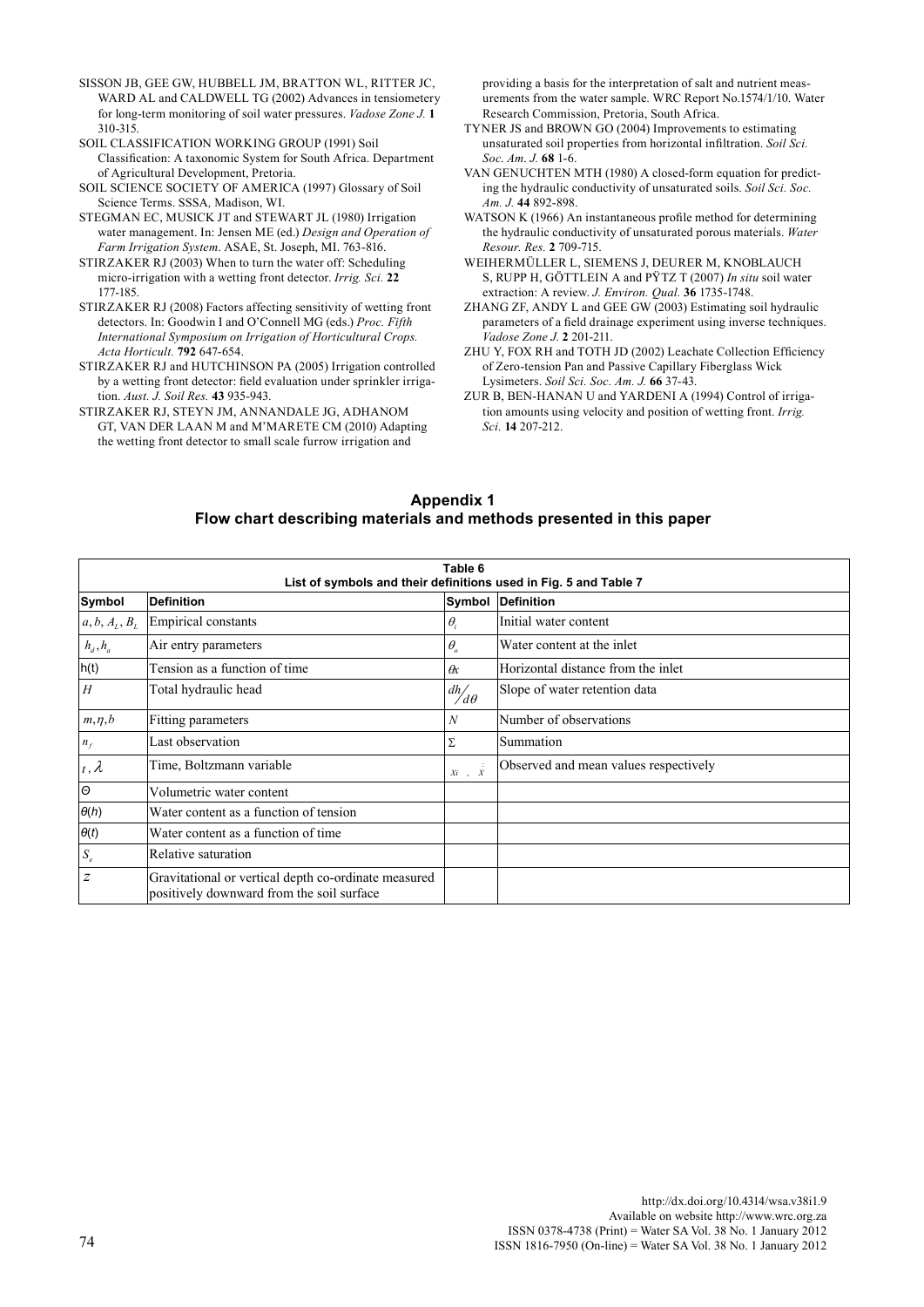| <b>Appendix 2</b>                              |
|------------------------------------------------|
| Lists of symbols and definitions and equations |
|                                                |
|                                                |
| Table 7                                        |
|                                                |

| Table 7<br>Equations used for analysing data                                                                                                                        |   |                                             |                                                                                                                                                                                                    |    |                                                 |  |  |  |
|---------------------------------------------------------------------------------------------------------------------------------------------------------------------|---|---------------------------------------------|----------------------------------------------------------------------------------------------------------------------------------------------------------------------------------------------------|----|-------------------------------------------------|--|--|--|
| <b>Equation</b>                                                                                                                                                     |   | Number Reference                            | <b>Equation</b>                                                                                                                                                                                    |    | <b>Number Reference</b>                         |  |  |  |
| $S_e(h) = \frac{\theta(h) - \theta_r}{\theta - \theta} = \left(1 + (\alpha h)^n\right)^{-m}$                                                                        | 1 | Van Genuchten<br>(1980)                     | $\left\{\n\int_{0}^{R} S_e = \left(\frac{h_d}{h}\right)^n \quad for \quad h > h_d\n\right\}$<br>$\begin{cases} S_e = 1 & \text{for} \quad 0 < h < h_a \end{cases}$                                 | 9  | <b>Brooks-Corey</b><br>(1964)                   |  |  |  |
| $K(h) = K_s * S_e' * (1 - (1 - S_e^{1/m})^m)$<br>$\left\langle S_e = \frac{\theta - \theta_r}{\theta_e - \theta_r} \right\rangle$<br>$m = 1 - \frac{1}{p}$<br>n > 1 | 2 | Van Genuchten<br>(1980)<br>Mualem<br>(1976) | $K(h) = K_s(S_e)^{\frac{(2+3\eta)}{\eta}}$ for $h > hd$<br>$K(h) = K_s$ for $0 < h < hd$                                                                                                           | 10 | <b>Brooks-Corey</b><br>(1964)<br>Burdine (1953) |  |  |  |
| $h_{75}(t) = a \ln t + b$                                                                                                                                           | 3 |                                             | $\theta = \theta_i$ for $x > 0$ and $t = 0$<br>$\begin{cases} \theta = \theta_o \text{ for } x = 0 \text{ and } t > 0 \\ \theta = \theta_i \text{ for } x = \infty \text{ and } t > 0 \end{cases}$ | 11 | Bruce-Klute<br>(1956)                           |  |  |  |
| $\theta_{\circ} - \theta = A_{\iota} \ln t + B_{\iota}$                                                                                                             | 4 | Reichardt et al<br>(1998)                   | $\lambda(\theta) = \left(\frac{P+1}{\theta - \theta_{\rm r}}\right) S \left(1 - \frac{\theta - \theta_{\rm r}}{\theta_{\rm r} - \theta_{\rm r}}\right)$                                            | 12 | Clothier et al.<br>(1983)                       |  |  |  |
| Flux density = $-\sum_{t=1}^{n_f} \frac{A_L}{\tau} \Delta z$                                                                                                        | 5 | Reichardt et al<br>(1998)                   | $S = \int_{0}^{\theta_0} \lambda d\theta$                                                                                                                                                          | 13 |                                                 |  |  |  |
| $\left(dH/d_{z}\right) = \frac{H_{90}(t) - H_{60}(t)}{\Delta z}$                                                                                                    | 6 |                                             | $D(\theta) = p(p+1)S^2 \left( \frac{(1-\theta)^{p-1} - (1-\theta)^{2p}}{2(\theta-\theta)^2} \right)$                                                                                               | 14 | Clothier et al.<br>(1983)                       |  |  |  |
| $\left \theta=\theta_s\left(\frac{h}{h_{\alpha}}\right)^{-1/t}\right $                                                                                              | 7 | Campbell (1974)                             | $K(\theta) = \frac{D(\theta)}{dh}$                                                                                                                                                                 | 15 | Klute (1952)                                    |  |  |  |
| $K = K_s \left(\frac{\theta}{\theta}\right)^{\omega}$ , where $\omega = 2b + 3$                                                                                     | 8 | Campbell (1974)                             | $RMSE = \sqrt{\frac{1}{N} \sum_{N}^{n_f} (x_{measured} - x_{predicted})^2}$                                                                                                                        | 16 | Poulsen et al.<br>(2002)                        |  |  |  |